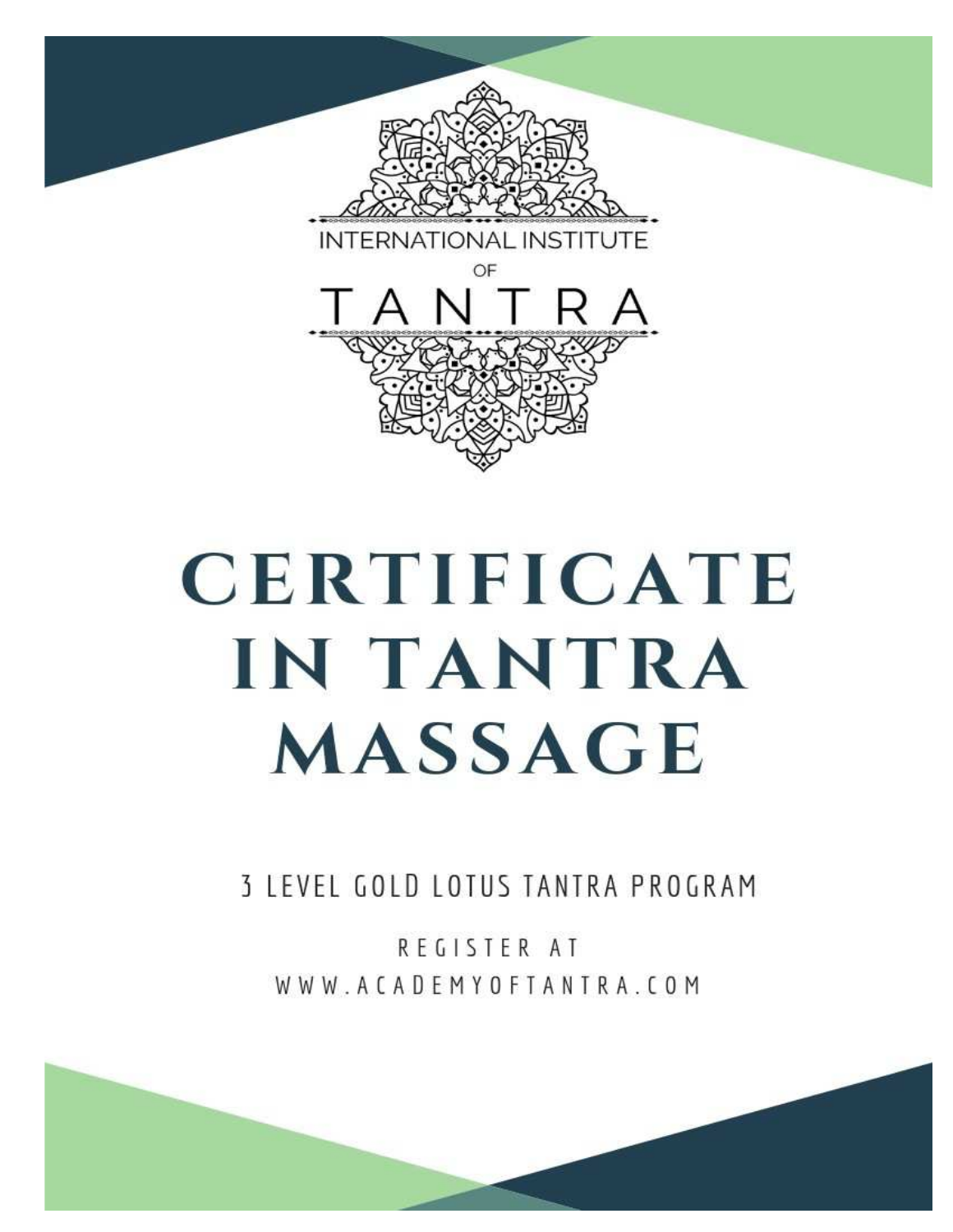#### **CERTIFICATE IN TANTRA MASSAGE**

## **Certificate in Tantra Massage (IIOT)**

The Method of Tantra Bodywork that is taught is the Gold Lotus Tantra Massage Program (Previously known as Jade Lotus Tantra). Certified Tantra Bodywork Practitioners are somatic teachers and educators in the Realm of Tantra, energy, somatic sexology and spirituality.

The teaching involves both theory and experiential training which includes touch, Massage, bodywork, chakra diagnostics, Chakra mapping, education in Body Energetic, breath work, Psychoanalysis and neuroscience. The program is non erotic and has no elements of sexual stimulation or touch and is a foundational training to more advanced and master classes in tantra training.

In 2005-6 a PhD study was conducted to uncover the benefits of the Jade Lotus Tantra Program in a controlled environment in South Yarra – Melbourne, Australia. Over the period of 1 year each client would fill out a survey after their session and the survey's were compiled and statistics put together and presented at the World Congress of Sexology in Sydney in 2007 as part of the World Conference on Sexual Health. The Jade Lotus Tantra program showed an 83% improvement in psychosomatic ailments relevant to sexual function.

A 3 level program designed for practitioners to offer this service to the novice in Tantra who are curious and want to learn more. This is a modality offered to the beginner. Practitioners who are trained in this modality are also working from an ethical framework and code of conduct outlined in the training to work from a space of education and therapy and not a sexual service or any type of intention for arousal.

## **CERTIFICATE IN TANTRA MASSAGE**

#### Professional Training

This training is an accredited training through the International Institute for Complimentary Therapists and certifies IIOT (International Institute of Tantra) professional certification in Tantra Massage (Gold Lotus Method).

| Module One   | Level 1 Bodywork (Massage Table) Chakra Diagnostics | 5 Hours face to Face<br>12 Hours Home study    |
|--------------|-----------------------------------------------------|------------------------------------------------|
| Module Two   | Level 2 Bodywork (Massage Table) Body Dynamics      | 5 Hours Face to Face<br>12 Hours home Study    |
| Module Three | Level 3 Bodywork (Futon) Surrender                  | 5 Hours Face to Face<br>12 hours Home Study    |
| Module Four  | Theory & Integration                                | 5 Hours Face to Face<br>12 Hours Home Practice |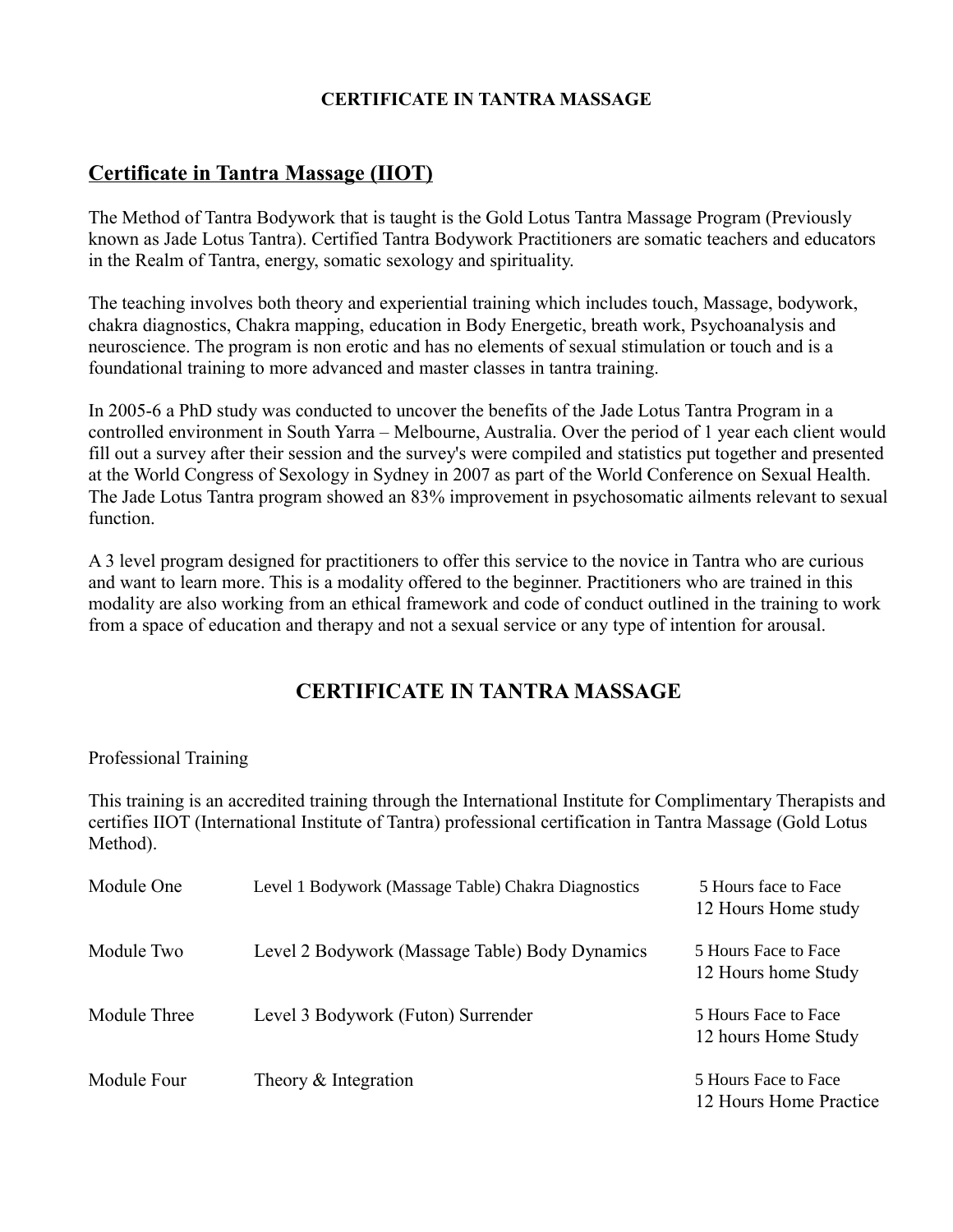# **Description of Training**

This course prepares practitioner to teach the foundations of Tantra to clients who are curious and want to learn more about their body and experience an alternative way to approach their sexual energy. Teaching Baseline Tantra theory, participants learn a variety of Bodywork techniques that are presented to their clients including Chakra Diagnostics, Energy Movement, Pranayama, Body dynamics, sublimation, Psychoanalysis, Bio hacking, neuroscience – Namely Neurogenesis, Ejaculation Controlling Techniques and Injaculation,

These are taught by attending the training with a 'Model" or 'Body" to practice on throughout the training. The Face to Face training involves the somatic hands on training and home study includes self experience and client practice. The learning is individual. There is no sharing or exchange of energy in the training. Each student brings their own participant for the training with whom they have discussed boundaries with and home study is with who they choose to participate with. The students do not touch each other in the training – this is a strict boundary.

The Training involves group training on the participants massage table as well as on the futon in all the elements of the bodywork. There is an extensive 260 page professionally written Manual in full color including over 15 handouts. There is also slides, extensive exercises, written references and materials to read and study over before, during and after the training period.

There is also a 3 month period of after study assistance, supervising and mentoring offered to the students for when they begin to offer sessions or want to practice further to polish their skills. We welcome diversity in age, culture, background, life experience, sexual orientation and gender identities, characteristics or expressions.

## **Course Structure**

There are Four Modules. 4 Days of Face to Face Training and 48 hours of home practice which also includes the set up and design of their temple space.

## **Module One**

*12 Hours Home Study 8 hours Face to Face Study 5 hours Face to Face Study*Set reading in Tantra is given to participants prior to attending the Module 1 Training. Reading includes

**Philosophy, History & Ethics** – including an intro to the Upanishads, Bhagavad Gita, Yoga Sutra's, Advaita Vedanta, Tantra Yoga, 8 Limbs of Ashtanga, Ethics, Pranayama, Anatomy & Physiology, Bandhas, Koshas,

**Tantra Perspectives** – Hindu Tantra Perspectives, Buddhist Tantra Perspectives, Western and Neo Tantra Perspectives.

**Psychoanalysis** – Vegetotherapy, Bioenergetics, the Self.

**Neuroscience** – Neurotransmitters, Neurochemistry of sex and Chemistry

**Cognitive Biohacking** – NeuroGenesis, Toxins, Detoxing, Shadow Walk, NeuroSynchronicity.

Face to Face Study involves hands on Training in Level 1 Chakra Diagnostics and the Full Body Sequence of the Gold Lotus Tantra Program. Together with their 'Model', they are hands on learning. We encourage students to also practice with one another in their own time to be able to 'Experience' the program for themselves also – giving them the opportunity for 'personal practice'. Education in Chakras and Psychoanalysis of the energy centers are focused on.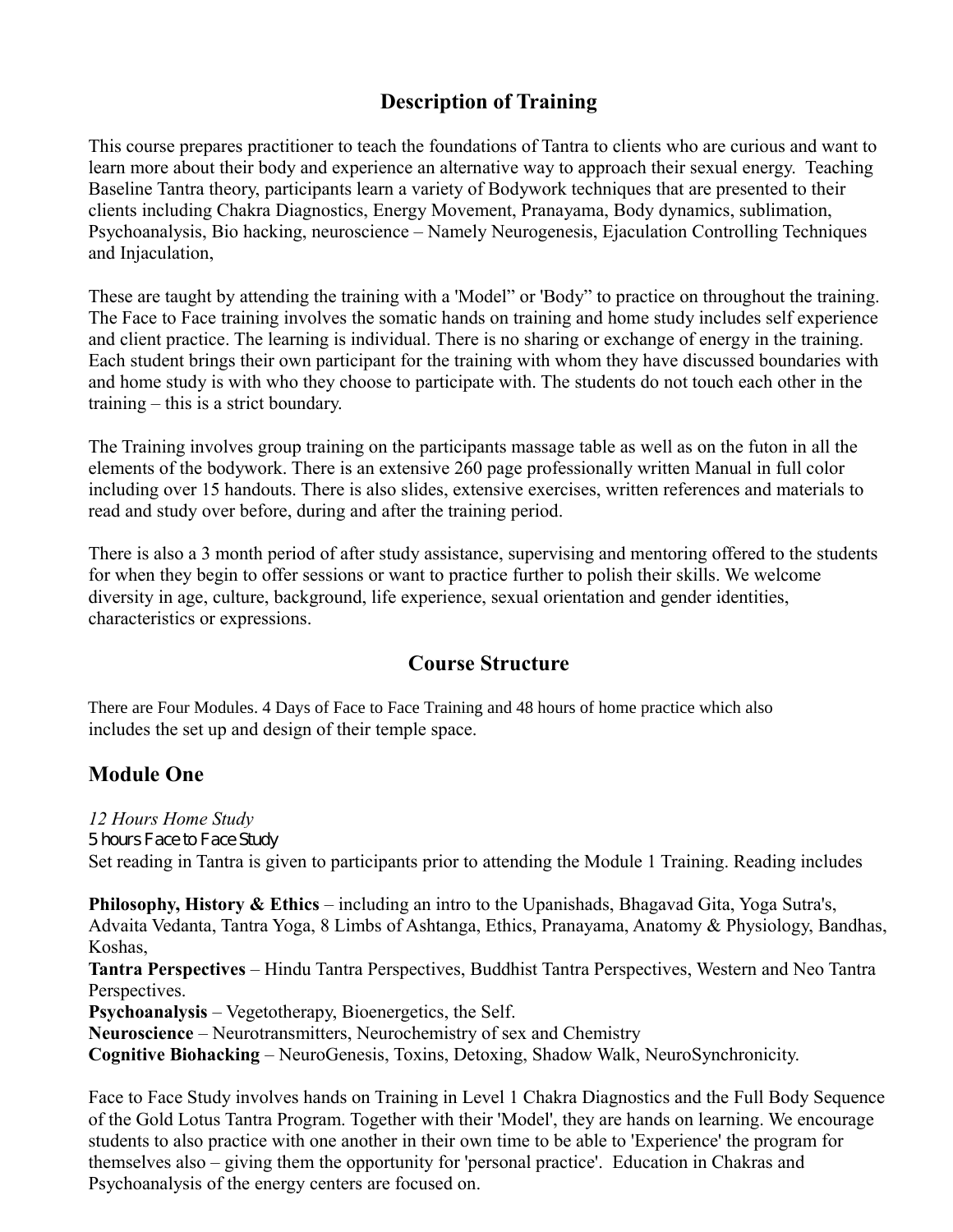## **Module Two**

the level 2 sequence. The training includes instruction and practice in level 2 sequence in attunement, The level 2 sequence. The training includes instruction and practice in level 2 sequence in attunement, massage, breath and pranayama, body dynamics and movement, how breath is utilized in tantric sexual practices and Primary, Secondary and tertiary Erogenous zones. Emphasis is put on how to educate clients in the breath and movement aspects of Tantra.

The training is conducted with the student and their 'Model' or 'body' which they bring into the training with them. Home study involves practice of level 1 and 2 with 12 hours of practice at home. We recommend students practicing with other students in order to personally 'experience' the sessions 1 and 2 also. Emphasis is on Conscious Breath-work – 7 breaths of Tantra in different postures and positions to promote the power of energy movement in the body and energetic sublimation.

## **Module Three**

Students participate in the training of level 3 with their 'Model' or 'Body'. This is the body to body massage on a futon. The aim of this session is to promote surrender to their body energy. The practitioner is conducting the session is an experiential manner involving bodywork, massage, body to body energy exchange, Movement, pranayama, Yab Yum and practicing the energy build of their chakras as taught in session 1 and the movement of energy through pranayama as taught in session 1. The fundamentals of clearing Chakra centers and powerful breath work to experience a powerful transformation and energy control in the body through body dynamics and prana.

This is done through hands on learning.

The home study is the further practice of the session 3. Students are encouraged to practice with another student in order to 'experience' the session for themselves. Boundaries and ethics in this session are fundamental learning also. Homework is to practice all the different massage strokes outlined in the three levels.

## **Module Four**

Module four involves the implementation of the Tantra Massage practice. This includes creating massage blends, Creating Temple Space, Maintaining the Temple, Good Booking Skills, Communication during a session, Advertising and Marketing, Insurance and Association membership, Code of Professional Conduct, Wheel of consent and boundaries. Module four also includes handouts on Massage intake form, Informed consent, client feedback form, case history, privacy statement, onsite massage guidelines, referrals and incident report form,

## **Supervised Practicum**

Students complete a minimum of 6 hours of Gold Lotus Tantra sessions with individuals and, if possible, with another student in order to polish and learn the program and experience it for themselves. The supervision involves a report on their experience of the practice sessions and any questions that arose during this session. Including the psychoanalysis of the client in which to improve in the ability to ask the right questions and open and close the energetics of trauma, PTSD, personal experiences, Shadow work and unconscious programming. Students can arrange a mentorship program for 3 months with their facilitator to better perfect their leanings and teachings in Tantra fundamentals.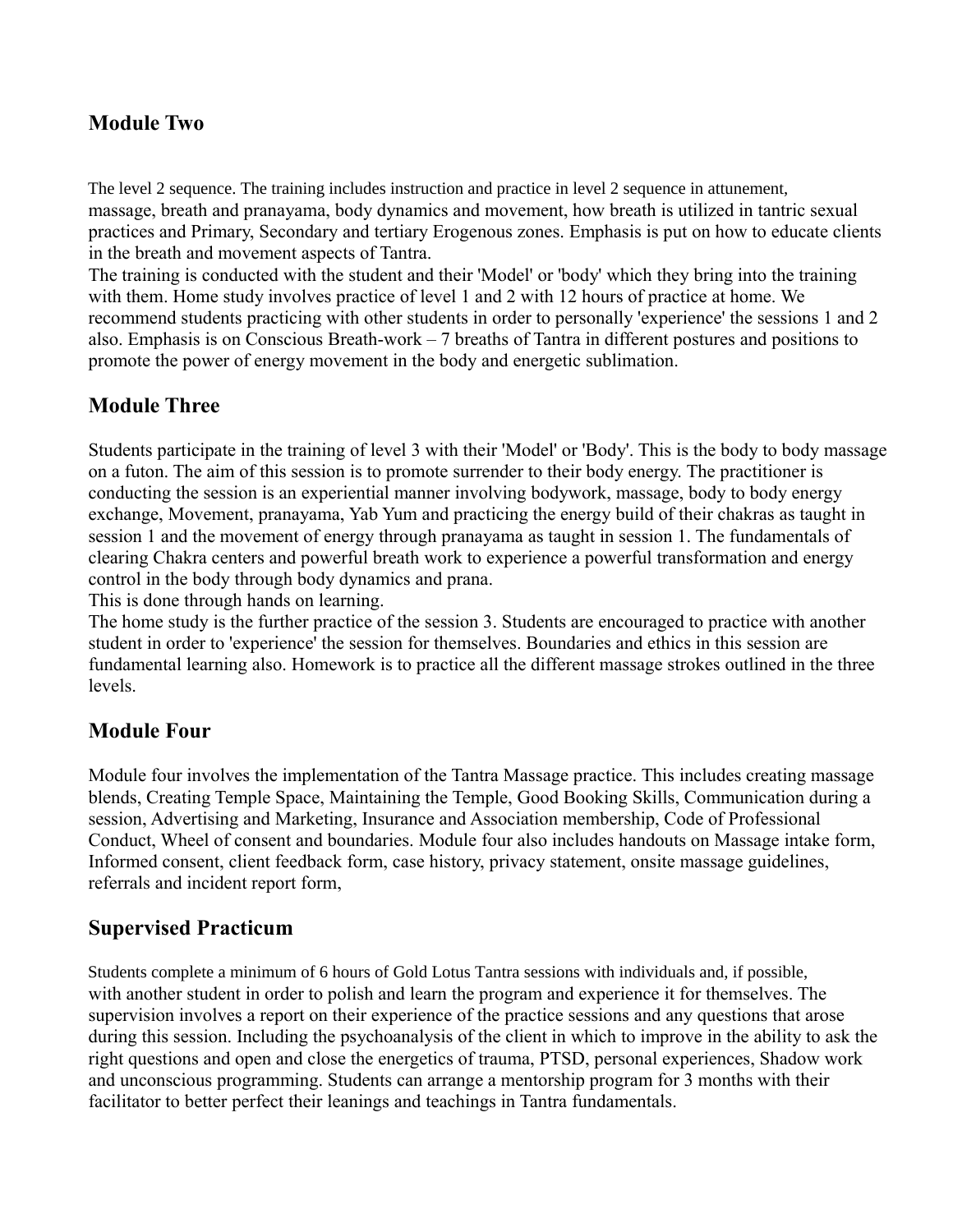#### **Course Learning Objectives**

- Tantra teaches us that the most profound way of learning is through self education and understanding of the Self. The self as a larger component of the universe and the universe within the self. This will enable the students to be able to teach baseline Tantra principles to clients who are new to Tantra exploration.
- Participants learn to practice touch, energy exchange and movement through powerful breath work and a deeper understanding of how the chakra system works.
- Participants learn to understand more of the self through a deeper psychoanalysis of the energy systems of the body.
- Participants learn powerful breathing techniques and how these breaths work in different tantric sexual postures and positions
- Participants learn the difference between Eastern and Western tantra and the difference between classical tantra and neo tantra
- Participants learn fundamentals of healing and therapy by understanding how neurotransmitters work and how neuroscience has an effect on how we think and function in the world.
- Participants learn to understand how bio hacking is a powerful tool to accomplish outcomes in shorter amounts of time
- Participants learn how the nervous system works and the difference between the sympathetic and parasympathetic nervous system
- Participants learn to encompass a deeper empathy to all humans.
- Participants learn how to teach others about chakras, pranayama, movement, touch, sound, awareness, consciousness and self love.
- Participants learn how to structure sessions by time keeping, intake forms, clarifying objectives, client communication, and voice.
- Participants learn how to help clients with psychosomatic disorders that other professionals may not be able to assist with especially in the area of sexuality.
- Participants learn how to begin a successful tantra massage professional practice.
- Participants learn the sensual and body to body aspects of energy exchange and bodywork.
- Participants can teach tantra and tantric fundamentals without the use of erotic or sexual services.
- Participants can learn the baseline practices of tantra and teach this to their clients in order to prepare them for more advanced or master classes of tantra.
- Participants teach clients to improve their intimacy and relationships with their partners by learning skills to enhance their personal lives.
- Participants are involved in the upgrade and enhancement of their clients lives through personal sexual self development utilizing Tantric skills, tools, techniques and practices
- Participants learn the importance of boundaries, consent and professionalism in therapeutic tantric practices
- Participants learn the importance of marketing and advertising and the power of social media in promoting their work.
- Participants are offered Association Membership which enables further education and support as well as insurance cover for their tantra massage practice for added peace of mind.